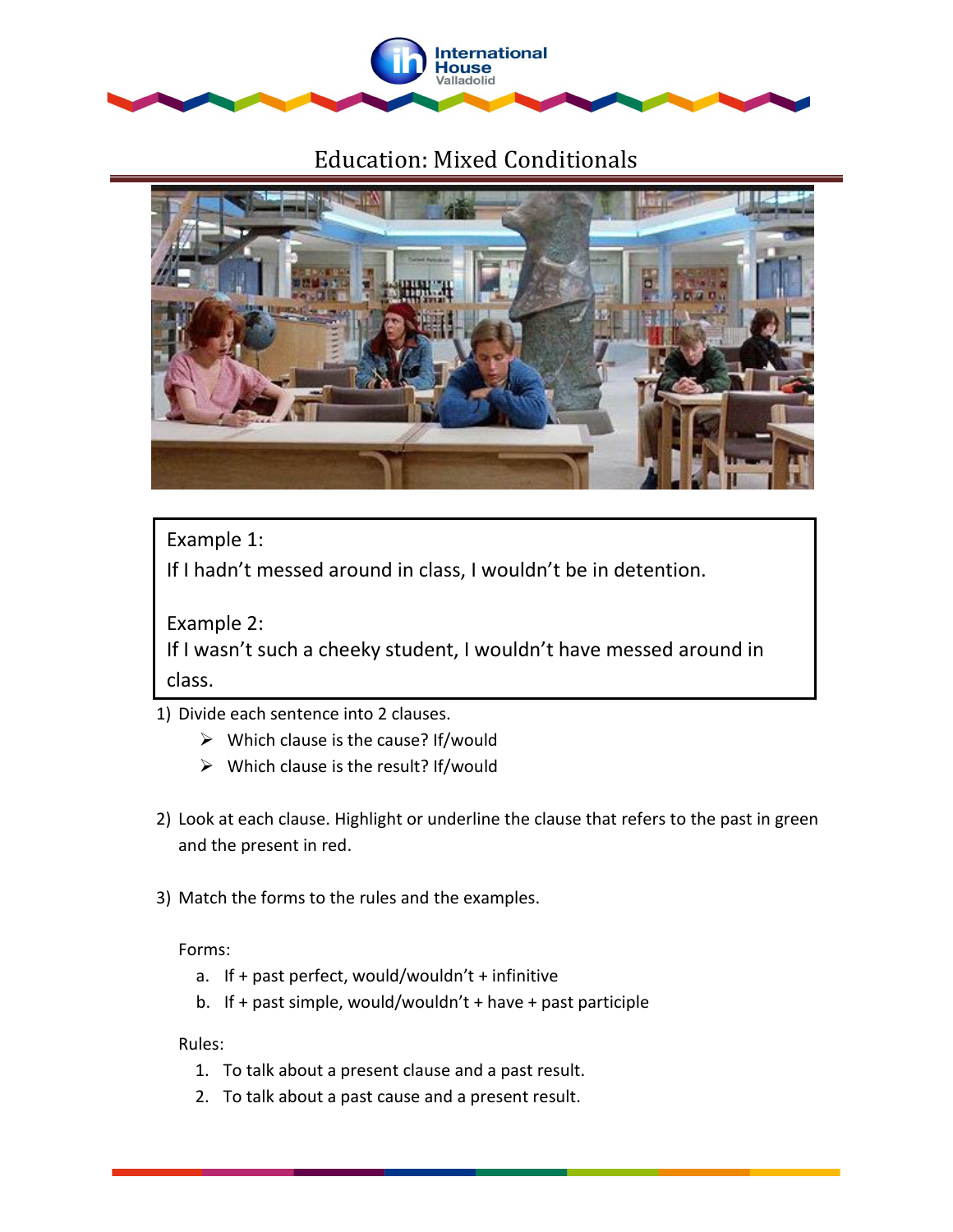

Movie still from "The Breakfast Club" [Universal Pictures,](http://www.imdb.com/company/co0005073?ref_=ttco_co_1) [A&M Films,](http://www.imdb.com/company/co0062005?ref_=ttco_co_2) [Channel Productions,](http://www.imdb.com/company/co0079774?ref_=ttco_co_3) 1985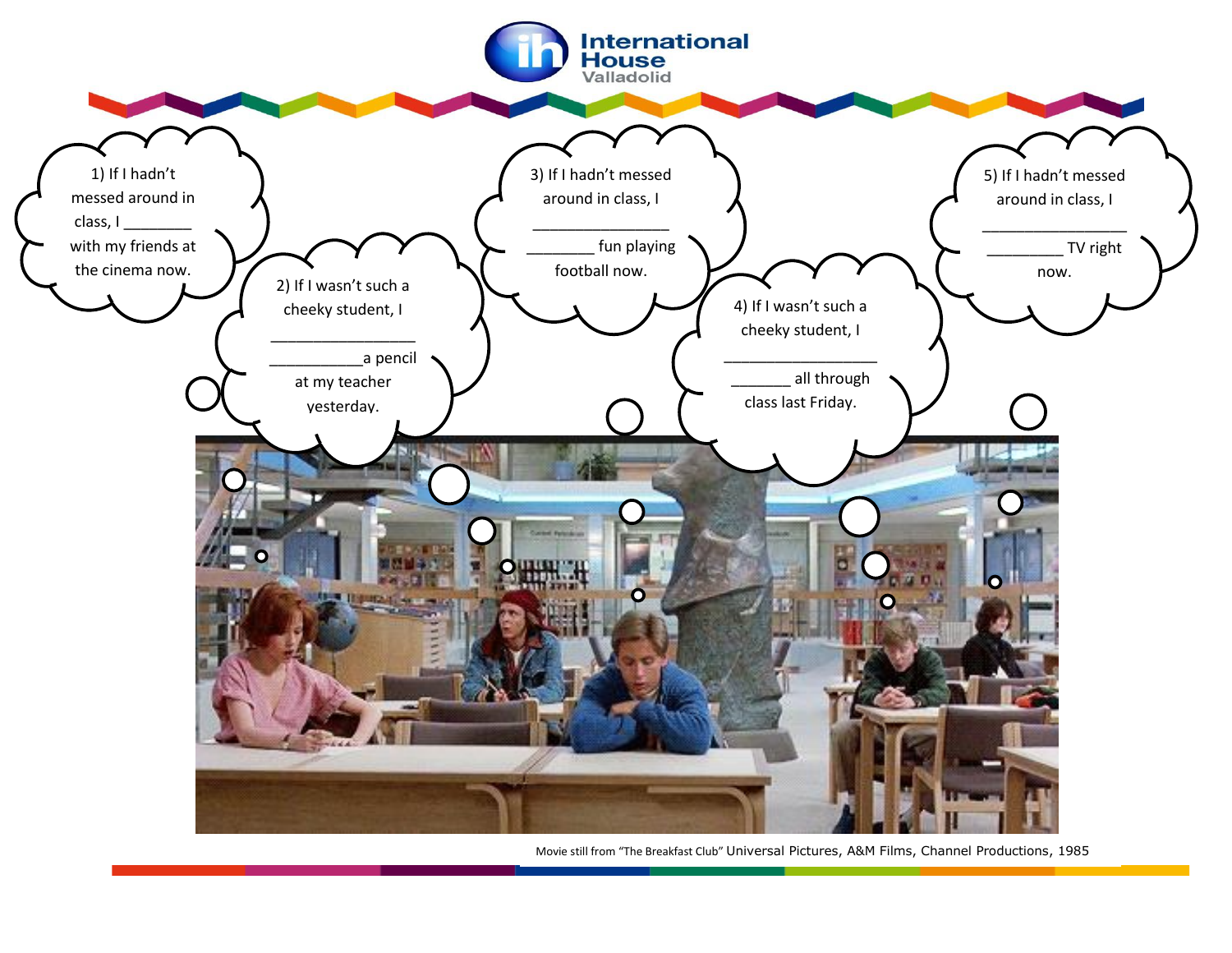

## **Answer key**

Page 1

Exercise 1

- Which clause is the cause? **If**/would
- Which clause is the result? If/**would**

## Exercise 2

Example 1:

If I hadn't messed around in class, I wouldn't be in detention.

Example 2:

If I wasn't such a cheeky student, I wouldn't have messed around in class.

## Exercise 3

**Form a** - If + past perfect, would/wouldn't + infinitive – **matches Rule 2 and Example 1.**

**Form b** - If + past simple, would/wouldn't + have + past participle – **matches Rule 1 and Example 2.**